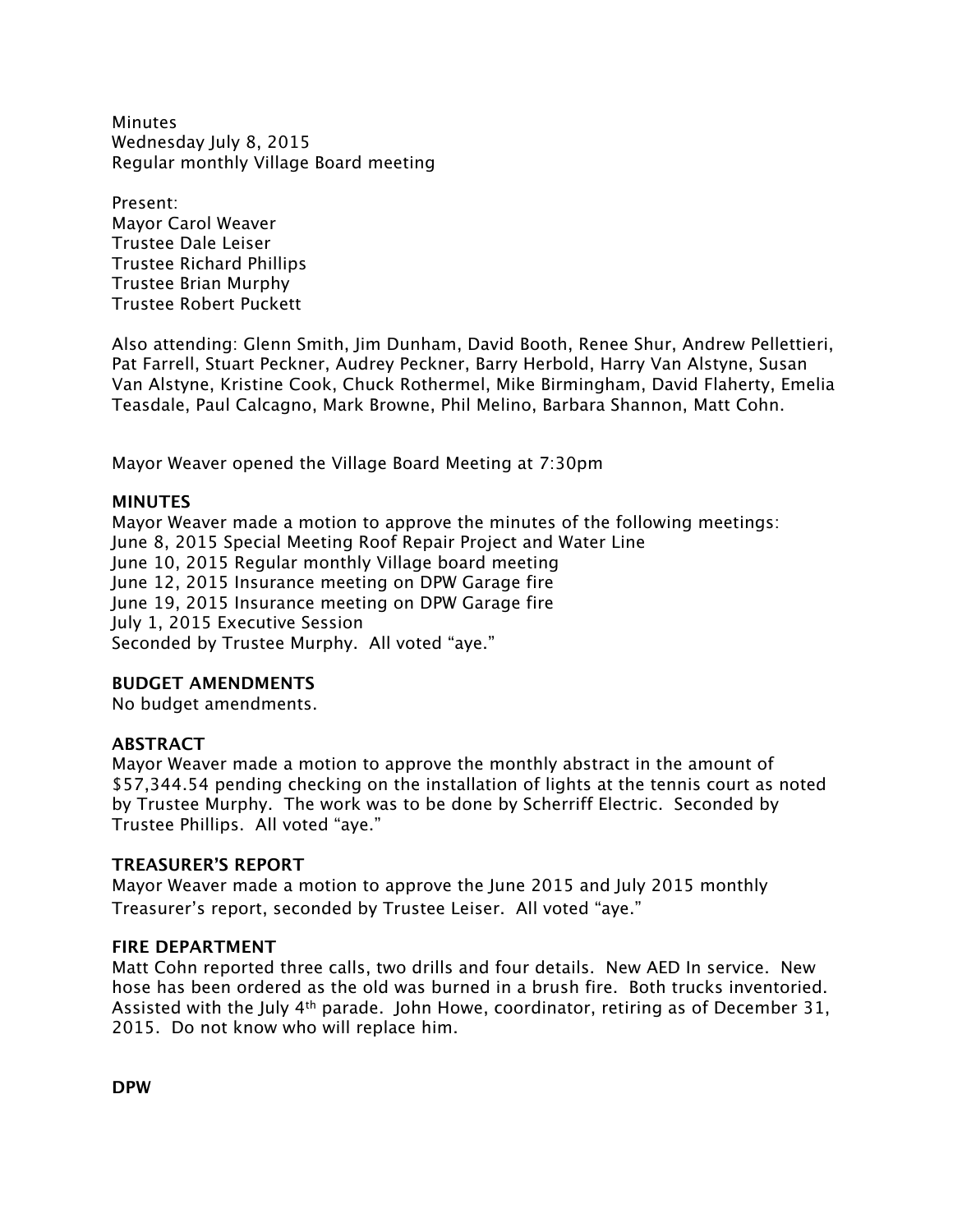Water Department-Trustee Leiser discussed the exposed water line at creek. Cost estimate from Morris Associates of \$10,000 to riprap water line and cover it. Permit not yet back from DEC. Will come back for bidding. Not a trout spawning area.

William Street Design-Hudson Valley Engineering Associates tabled due to money issue with water line.

Dave Booth noted in the last period, 4 more trees and various plantings completed in village. Maintained the landscaping and mowing and watering. DPW building and pad have been taken down. Spec'ing out equipment and gathering lease possibilities to move forward. Trustee Leiser and Dave met with Ray Jurkowski on initial phases of construction of a new building. Pickup trucks returned cleaned and fixed. Primary chlorinator pump rebuilt..no issues at the pump house.

Trustee Leiser noted that Philmont just finished their new DPW garage. Possibly go down on Friday with Dave to see, almost a blueprint of ours.

New Toro zero turn lawn mower from ACP in Ghent. Trustee Leiser made a motion to accept the purchase of the new mower, under state procurement policy, seconded by Trustee Phillips. All voted "aye."

Resurfacing of Berkshire Drive and reconstruct swale line on Jarvis Court. Per Dave, four bids came back from Gorman, Peckham, Callanan and Colarusso. Gorman not bidding on Jarvis swale. Bids itemized extensively so we can pick and choose what we want. Berkshire Drive current elevation very high 1.5" minimum, tripping hazard, a lot of topsoil would be needed. Gorman quote is an emulsion mixed with aggregate, thin but durable. Want to compare to Catskill View Drive since we did that last year. Thinner treatments would not have to be milled (this is good). Gorman has a proprietary process, the others would be basically putting on a topcoat. \$12,000 for Berkshire Court cul de sac from Gorman. Berkshire Court down to \$48,000, \$42,000 covered by CHIPS. Peckham low bidder on Jarvis. Trustee Leiser made a motion to go with Gorman to pave Berkshire Court Ext without cul de sac, Peckham on Jarvis. Trustee Murphy seconds. All voted "aye."

Six petitions with a total of 63 signatures were received this morning regarding the future of the Village of Kinderhook DPW. The Village Board will review and then discuss further at a special public information meeting. How to move forward per Trustee Phillips, form a committee? Trustee Puckett says no. Our accountants George and or Chris to oversee a cost analysis. Trustee Phillips says we need to get **our** costs. Nicole out until next week, so this will be delayed until next week. Mayor Weaver will have Nicole check figures. In the future, there will be a public information session and a discussion. Input from Comptroller's Office on how to merge municipalities. Per Glenn Smith, the Department of State has this information available online for grants.

## **Code Enforcement Officer**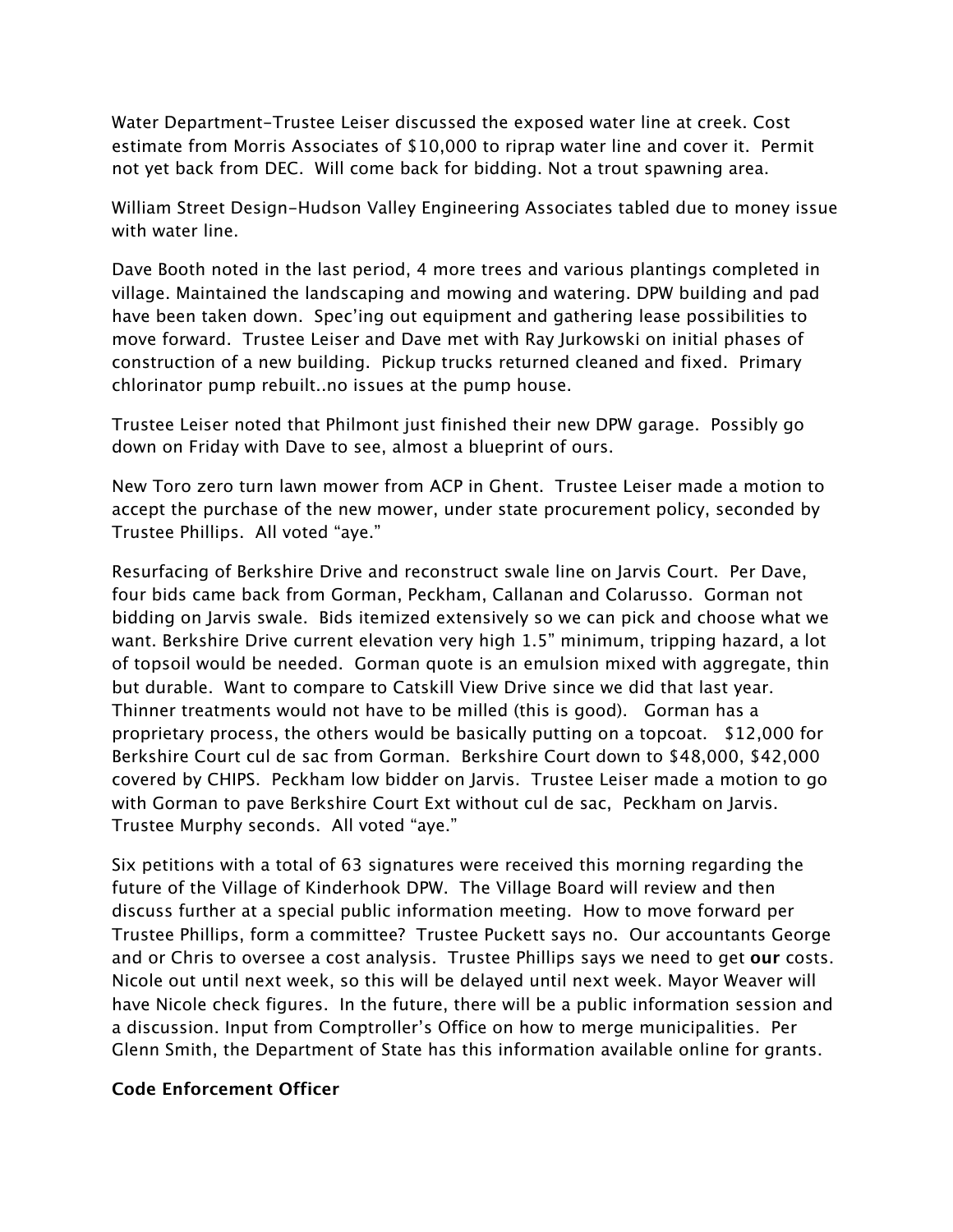The CEO/ZEO's monthly report was received with 12 permits issued, \$1043.00 collected.

Violations- Another round of violations issued to 3 Church Street through Chase Bank. They have 30 days to respond. If no response, they receive a ticket for court appearance. Mayor Weaver asked about the Cigar shop. Permit has been renewed, finished trim around windows, making an effort to complete. Trustee Murphy asked about 1 Lindenwald Court. Glenn will look at. Trustee Phillips discussed the property behind the bandstand. This is Village owned property, looks awful. Mayor Weaver has gone to the landlord. There should be no parking of vehicles there. No parking sign to be placed there. Tenant will be out by the end of the month. Trustee Puckett asked Glenn to check on 2 properties on Rothermel Extension. One has old brush filling the yard and one has a pile of construction debris in the driveway.

Software for CEO/ZEO-Town Supervisor Grattan to propose that the Town Board pick up the cost and recurring costs of the software for the CEO/ZEO.

Stuart Peckner's sign in the Village Square. Stewart stated there is a visibility issue as a business at his location. When there is a function in the Village Square, tents go up and his business is totally hidden. Stuart proposes to put up his sandwich board sign on the swale at the top of Hudson Street. Glenn stated per the code, the grassy area by the bank is for municipal and non-profit groups. Another issue is line of sight distance north on route 9 per State manual of highway design. Would need to physically change the village law to allow the sign to go up in this location. Mayor Weaver attended the last KBPA meeting. A proposed option was made to put a new, taller sign where the Recreation Commission sign is now, with attached plaques. Glenn stated an a-frame sign in front of Mr. Peckner's business is allowed per code. Trustee Phillips stated that the Planning Board two years ago came up with new signage, can they look at this in 60 days. David Flaherty from the Planning Board stated a temporary resolution would benefit everyone. Trustee Puckett stated HPC is looking at the sign issue and "SIGN POLLUTION". Mayor Weaver made a motion for Stuartt Peckner's sign to go up in front of trough in Village Square during Village events and for the Planning Board to look into the signage issue. Trustee Phillips seconds. All in favor "aye." Doing by resolution until law established.

## **Village Square Restrooms**

Mayor Weaver discussed an email via Renee Shur from the Library. Porta lets were available during food truck night but not during the Beer Hop. The Library had many people using their bathroom, which was disturbing to their operation. Mayor Weaver requested permission from the Board to have someone design a bathroom and cost associated with that. Glenn Smith stated grant money available through the Department of State. A temporary bathroom solution would be to have a porta let available in the municipal parking lot from now until mid-October. Mayor Weaver spoke with a West Sand Lake company, cost is \$98 per month, brand new. Trustee Phillips would like one for the weekend only, not Monday through Friday. Glenn Smith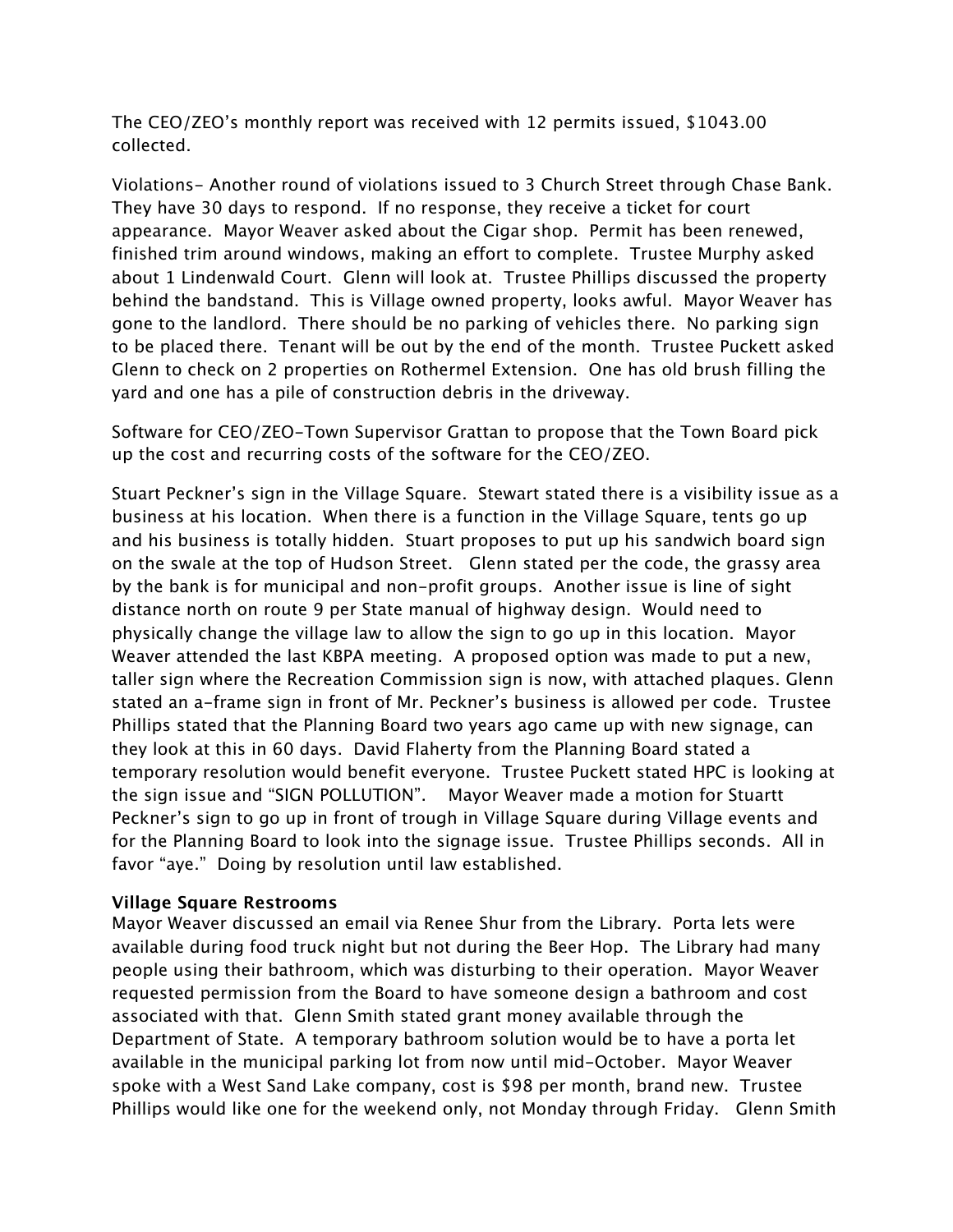said to consider a long term seasonal lease. Trustee Murphy made a motion to go with the rental of the West Sand Lake porta let placed behind the two small crab apple trees in the Post Office parking lot having it cleaned every Monday. Seconded by Trustee Puckett. All voted "aye" except Trustee Phillips "nay."

## **ZONING BOARD**

Zoning Board of Appeals will have a public hearing July 27 for catering company (formerly Carluccis in Chatham) to open at 86 Broad Street. Per Glenn Smith, this is a continuation of non-conforming use that is more restrictive then what is there now.

## **PLANNING BOARD**

Mark Browne discussed the Comprehensive Plan meeting that will take place on Thursday, July 23 at the Village Fire House 7pm. Presentation, workshop, and summary with 25-50 people expected. Nan, consultant, will help with the groups. All in preparation for the Planning Board completing the Comprehensive Plan and presenting it to the Village Board. Trustee Phillips made a motion to have the Comprehensive Plan Committee meet on July 23 at 7:00pm. Seconded by Mayor Weaver. All voted "aye."

David Flaherty had a public hearing on the 19th for the tapas bar. Restroom is a terrific idea, a friendly thing to do. Mark Browne should be commended on his work with the Comprehensive Plan. Mayor Weaver thanked both of them for all they have done.

Trustee Murphy made a motion to identify a cost to make a determination about having a design done for a permanent bathroom in the village square. Seconded by Mayor Weaver. All voted "aye." Mayor Weaver said she will ask her son in law to donate his services for a unisex bathroom design.

# **HISTORIC PRESERVATION COMMISSION**

Trustee Puckett was not at the last meeting. Now have new co-chairs of the HPC: Tim Husband and Ken Nielson. Ruth Piwonka is still on the board, she is no longer chair. Co-chair vs vice-chair issue to be looked into. Trustee Phillips in regards to HPC: Chairman and Vice Chairman specifically stated in the code. Trustee Puckett will finalize this.

# **ECONOMIC DEVELOPMENT**

Renee has been very busy with the Food Truck Night and Beer Hop. Trustee Murphy discussed the sidewalks being taped off due to alcohol consumption. Can we do something easier to demark perhaps with blue chalk? Mayor Weaver states per the KBPA meeting, you have to have the controlled area taped and fenced off. Not a single incident with 2,700 people in the Village. Trustee Puckett spoke of the farmers market. Barricades were down on Hudson Street but trucks still there packing up. Renee to discuss with other committee members as this is a safety issue.

**CORRESPONDENCE**

None to discuss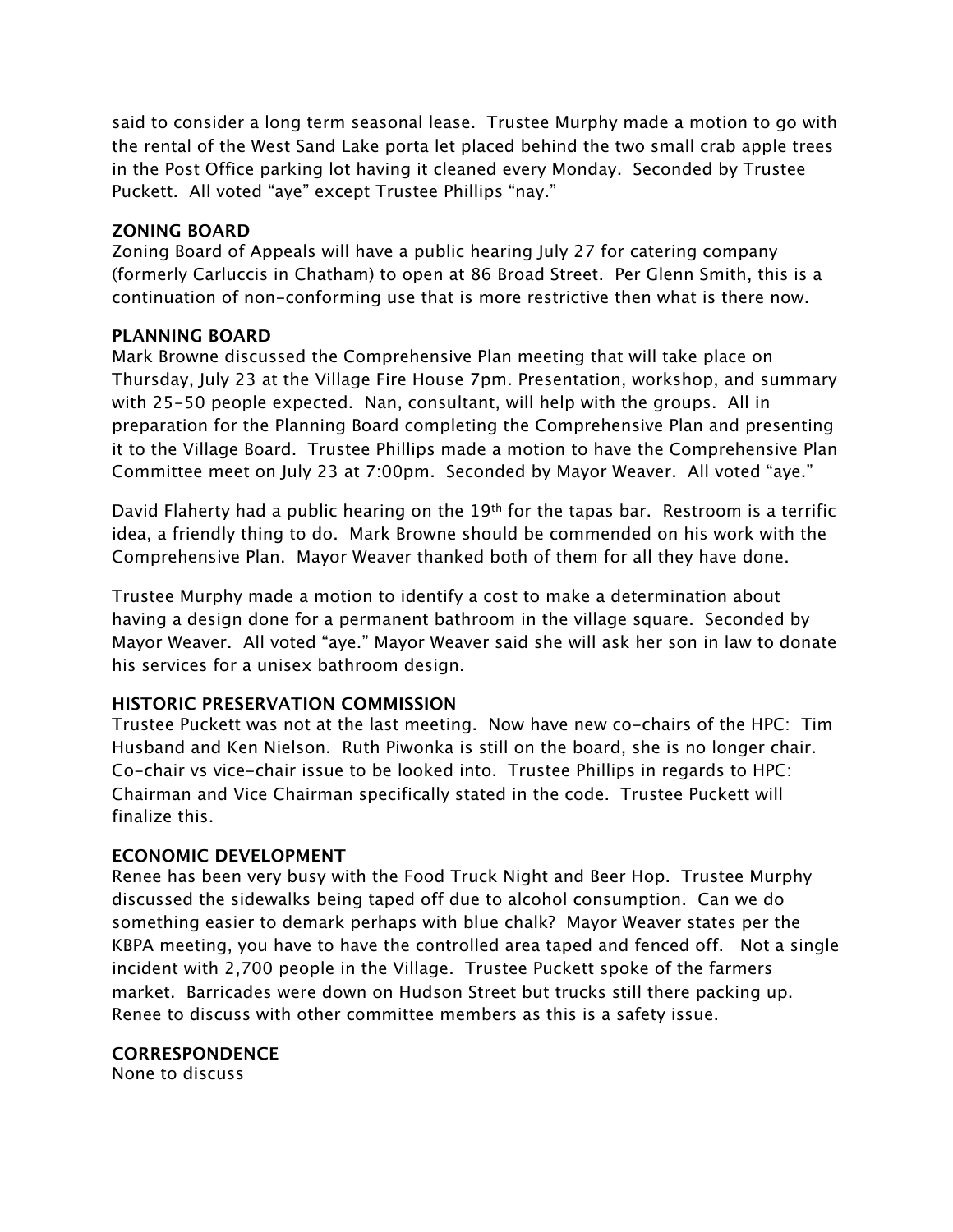## **VILLAGE HALL**

Village Hall roof. Per Trustee Puckett, the cupola reinforced onto the roof. Gutter tore off of the side of the building to take pictures of the construction and ethnology of it. Scaffold to go up around Village Hall, still leaving access to Village Hall. Gutter to come off the whole building at once, overlay with rubber and then replace or repair all at once. We need an asbestos abatement monitor. Future discussions on this with the architect and construction firm for the process. Trustee Puckett believes the asbestos is in the roof coating. Keep everyone apprised of costs and timing. Engineer thought brackets were structural.

# **RECORDS DESTRUCTION AUTHORIZATION SHEET**

No records to be destroyed.

# **WASTEWATER COLLECTION PROJECT**

Jim Dunham stated Casale is finishing up some items. Lower high box at pump station and repaving of 100' of pavement at the Post Office driveway.

## **SIDEWALK LINK PROJECT**

Jim Dunham stated the closeout paperwork still to be done.

## **APPLICATIONS**

- 1. Kinderhook Runners Club, Village Hall second floor Village Square and bandstand on June 10, 2016 at 3pm until June 11, 2016 at 12pm for the OK5K.
- 2. Friends of the KML requesting daily sign two weeks prior to events on July 18, Sept. 12 & 13.
- 3. Deanna Oliveri from MS Society requesting Pavilion & restrooms for Sept. 19th 10am-4pm. Mayor Weaver made a motion to approve applications pending receipt of insurance from Deanna Oliveri. Seconded by Trustee Phillips. All in favor "aye."

Trustee Murphy asked about the use of bounce houses from last month's application. Carol van Denburgh stated that Gary Van Allen was contacted and NYMIR advised the non-use of bounce houses. The applicant from last month who requested the use of a bounce house wanted State Farm Park, not Rothermel Park, so her application was voided. Trustee Puckett states we will not be able to use the Bounce House at our Community Night. That would have to be looked into for insurance issues as would the rock climbing wall.

## **RECREATION COMMISSION**

Trustee Murphy missed the last meeting. Staff was finalized and the Park program started this week. Feasibility of doing a park at the creek. Make some phone calls to the Office of Parks & Recreation to see if they have grant money or advisory services to create some park space at the creek. No motion needed.

**KBPA**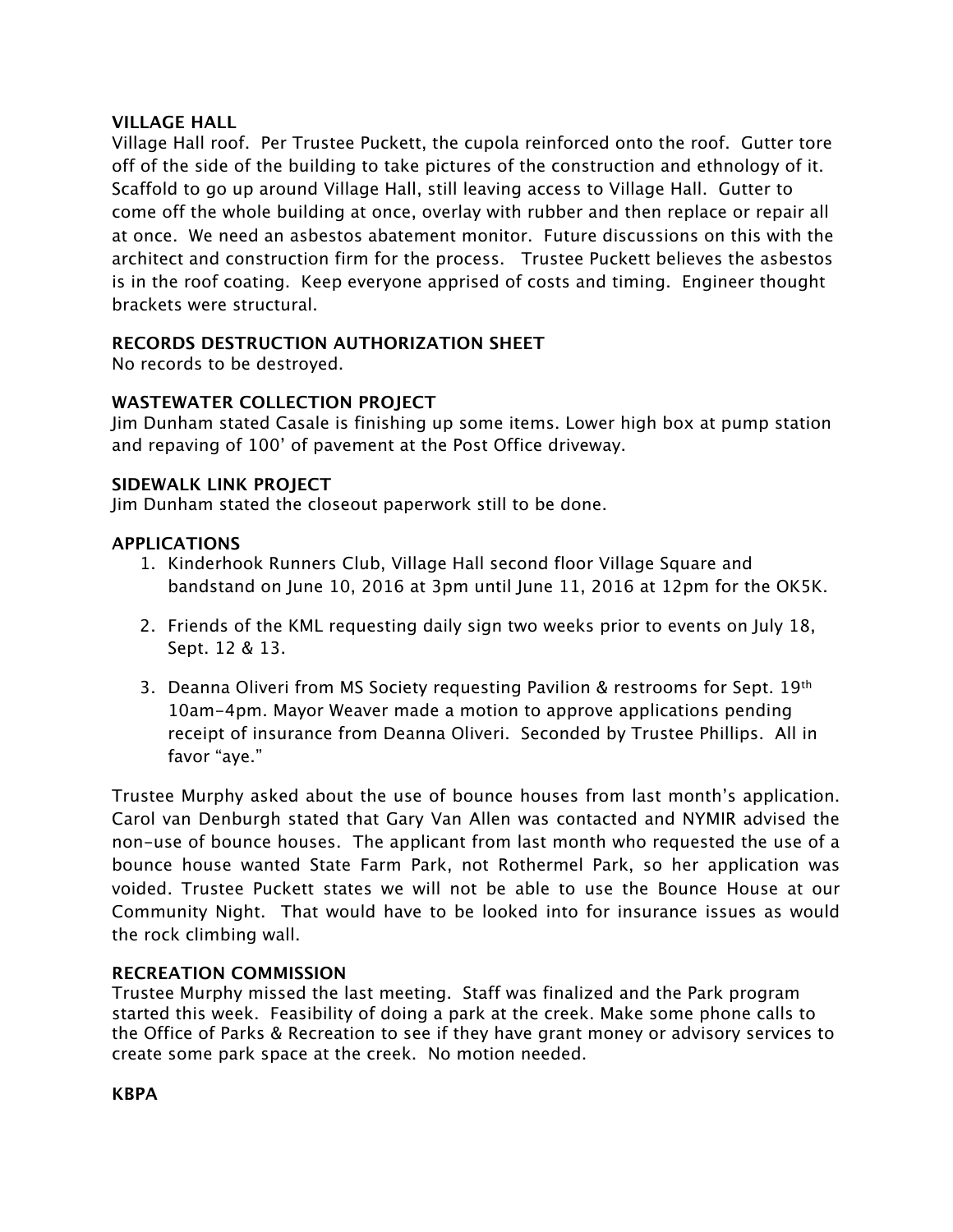Truck Night and Beer Hop were a success.  $4<sup>th</sup>$  of July parade held in the rain had a good turnout. Next event is Dancing in the Square August 1st with rain date of August 8<sup>th</sup>. Band Concerts start the first Friday in August for four weeks: August 7, 14, 21 and 28.

## **TAXPAYER TIME**

Chuck Rothermel, compliment on helping out with Stuart Peckner's sign decision. Food truck night and Beer Hop, is money collected from the vendors? Yes, vendors pay KBPA which donates money to non-profits as well as various organizations for functions around the Village. Insurance on Beer Hop for every vendor that sells liquor? Renee discussed permits for the Beer Hop. Marketing Permit and NYS Liquor permit as well as Certificate of Liability Insurance. Fire Department had to get a liquor authority permit for parade last year. Regarding DPW, hopes Board put together a committee to look at this issue. We spend \$200,000 per our Village Budget on the DPW excluding the water department. \$83,000 is what Valatie pays to Town. Chuck spoke with Pat Grattan (Town of Kinderhook) and Diane Argyle (Village of Valatie) regarding this.

Bonnie Shannon says we need to explore and look at to what services we can contract out. There are lots and lots of different options. Thank you Planning Board for looking at the signage issues.

Renee Shur asks if National Grid or Fairpoint has done anything on the double poles. Hudson Street, Chatham Street, Bob Puckett's driveway. Perhaps man power issue to transfer service to the National Grid poles from either Fairpoint or Time Warner. Fairpoint issue of no longer being able to pay in Kinderhook, is this a service issue?

Andy Pelletieri says thank you regarding the drainage issue on Jarvis. Regarding the signage issue, some communities address the sign issue at the borders of the Village.

Paul Calcagno regarding the bathroom issue. As more places open up, we will have more bathrooms available. DPW does a great job. Rhinebeck has spotless public bathrooms. The flowers give us the biggest bang for the buck so expand the flowers. If we go to the Town, include it all in the price!! \$10,000 budget for leaves from Trustee Leiser, we need to think about the service issue and the services provided. The Town bags their leaves.

Andy Pelletieri said to think about the snow removal. DPW did an outstanding job this past winter.

Per Trustee Leiser, the Village of Valatie has a \$ 1.5 million budget with a tax rate of \$2.55 per \$1000 WITHOUT a DPW. The Village of Kinderhook has a \$1 million budget with a tax rate of \$2.17 per \$1000 WITH a DPW.

Mayor Weaver made a motion at 9:20 to adjourn the meeting, seconded by Trustee Leiser. All voted "aye."

Respectfully submitted,